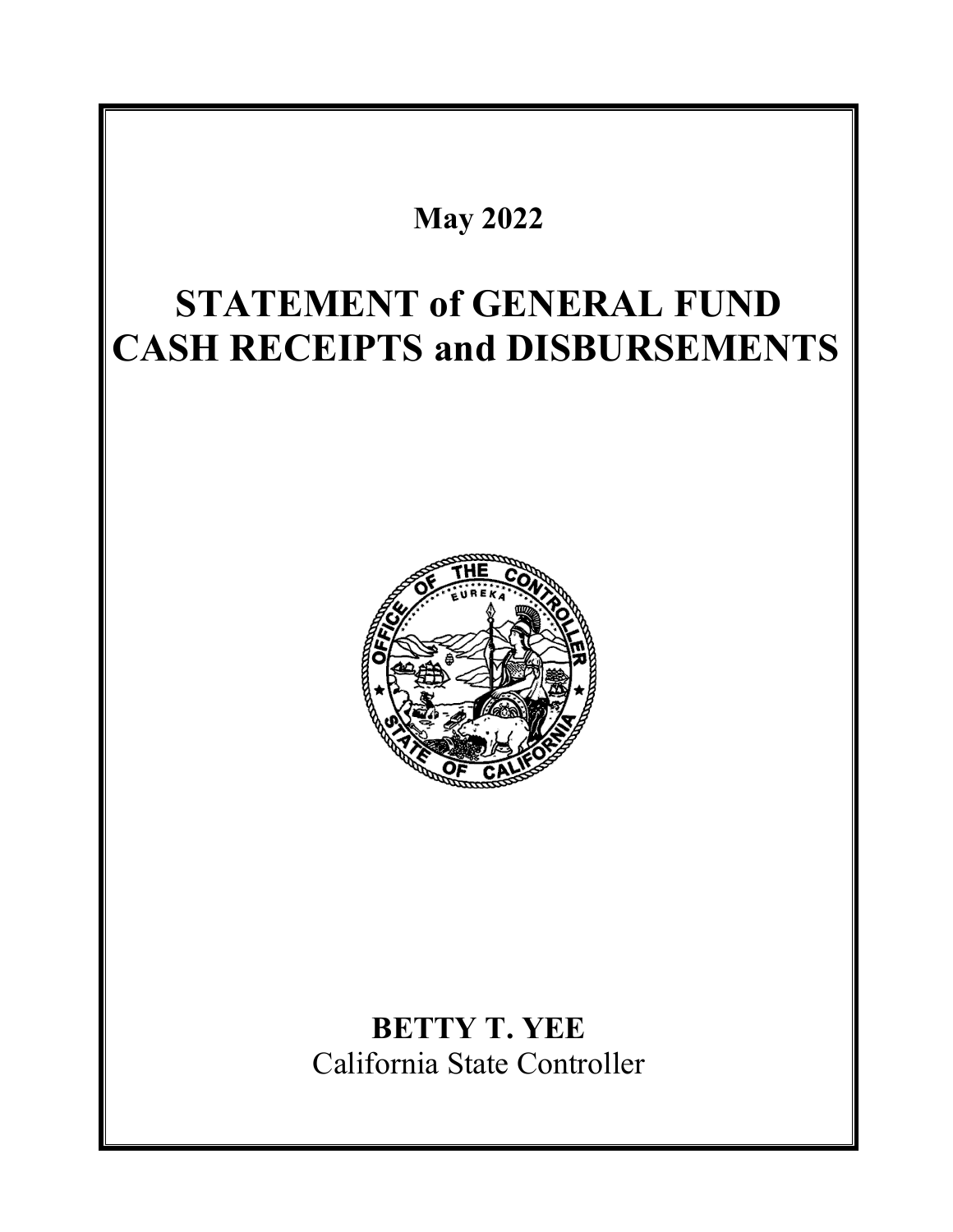

June 10, 2022

Enclosed is the Statement of General Fund Cash Receipts and Disbursements for the period of July 1, 2021, through May 31, 2022. This statement reflects the state's General Fund cash position and compares actual receipts and disbursements for the 2021-22 fiscal year to cash flow estimates prepared by the Department of Finance (DOF).

The statement is prepared in compliance with Provision 5 of Budget Act item 0840-001-0001, using records compiled by the State Controller's Office. Prior-year actual amounts also are displayed for comparative purposes. Attachment A compares actual receipts and disbursements for the 2021-22 fiscal year to cash flow estimates published in the 2022-23 May Revision. These cash flow estimates are predicated on projections and assumptions made by DOF in preparation of the 2022-23 May Revision. Attachment B compares actual receipts and disbursements for the 2021-22 fiscal year to cash flow estimates prepared by DOF based upon the 2021-22 Budget Act.

These monthly financial reports are also available online at www.sco.ca.gov on the Financial Reports, Taxes, and Economy page.

Please direct any questions relating to this report to Coleen Morrow, Bureau Chief of the State Accounting and Reporting Division, Bureau of Cash Management, at (916) 327-1751.

Sincerely,

*Original signed by*

BETTY T. YEE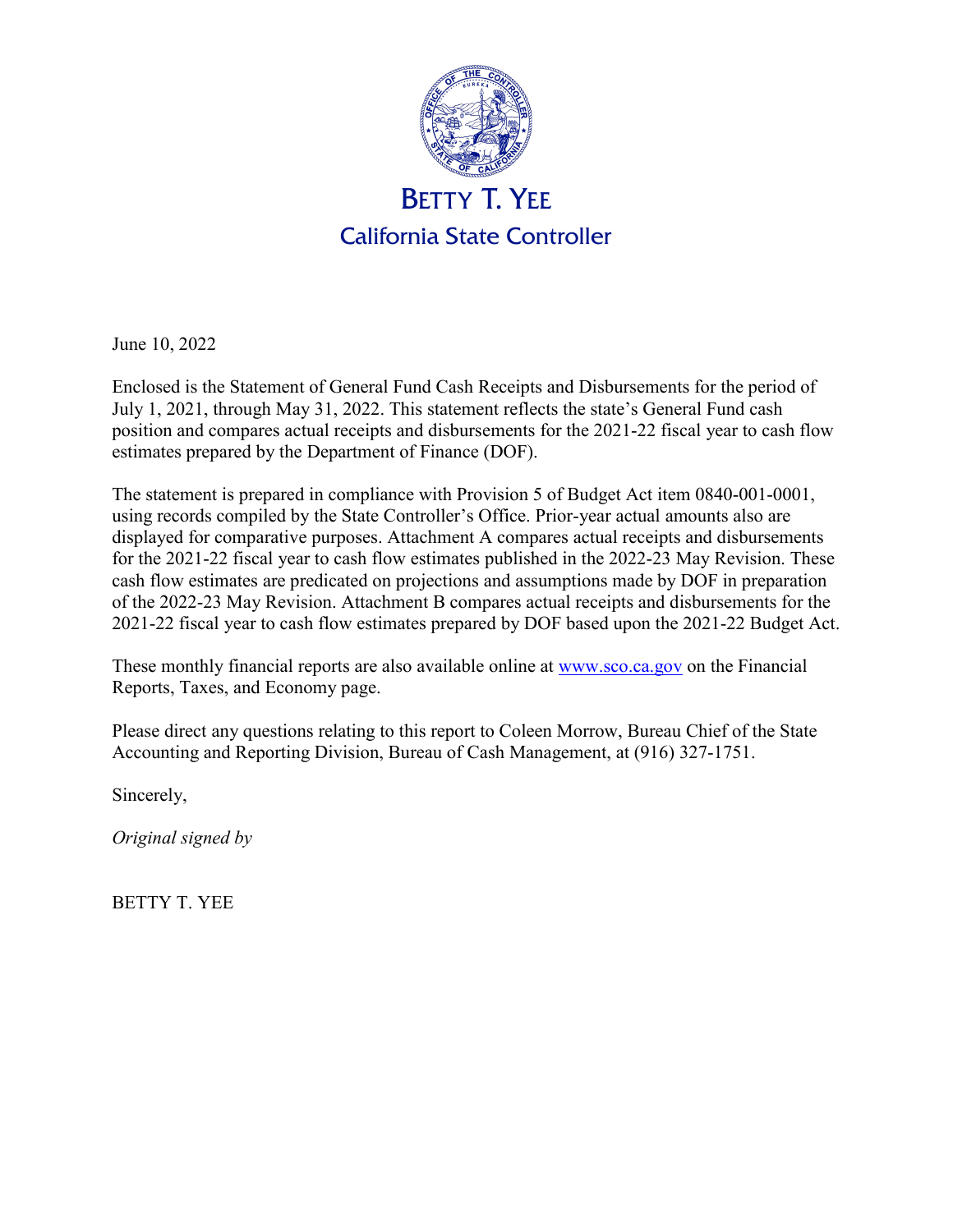#### **STATEMENT OF GENERAL FUND CASH RECEIPTS AND DISBURSEMENTS**

**A Comparison of Actual to 2022-23 May Revision Estimates**

**(Amounts in thousands)**

|                                                                                       |    |             |                          | 2022         |                          |                            |        |    | 2021                       |
|---------------------------------------------------------------------------------------|----|-------------|--------------------------|--------------|--------------------------|----------------------------|--------|----|----------------------------|
|                                                                                       |    |             |                          |              |                          | Actual Over or             |        |    |                            |
|                                                                                       |    | Actual      |                          | Estimate (a) |                          | (Under) Estimate<br>Amount | $\%$   |    | Actual                     |
|                                                                                       |    |             |                          |              |                          |                            |        |    |                            |
| <b>GENERAL FUND BEGINNING CASH BALANCE</b>                                            |    | 50,914,128  | \$                       | 50,914,128   | \$                       |                            |        | \$ |                            |
| Or Beginning Outstanding Loan Balance                                                 |    |             |                          |              |                          |                            |        |    | 20,048,690                 |
| <b>Add Receipts:</b>                                                                  |    |             |                          |              |                          |                            |        |    |                            |
| Revenues                                                                              |    | 200,636,372 |                          | 200,365,851  |                          | 270,521                    | 0.1    |    | 177,714,828                |
| Nonrevenues                                                                           |    | 14,751,059  |                          | 14,735,499   |                          | 15,560                     | 0.1    |    | 19,354,775                 |
| <b>Total Receipts</b>                                                                 |    | 215,387,431 |                          | 215,101,350  |                          | 286,081                    | 0.1    |    | 197,069,603                |
| Less Disbursements (c):                                                               |    |             |                          |              |                          |                            |        |    |                            |
| <b>State Operations</b>                                                               |    | 54,417,908  |                          | 55,771,607   |                          | (1,353,699)                | (2.4)  |    | 37,959,732                 |
| <b>Local Assistance</b>                                                               |    | 122,993,265 |                          | 124,358,397  |                          | (1,365,132)                | (1.1)  |    | 94,440,896                 |
| Capital Outlay                                                                        |    | 680,817     |                          | 840,922      |                          | (160, 105)                 | (19.0) |    | (19, 414)                  |
| Nongovernmental                                                                       |    | 16,431,669  |                          | 16,464,193   |                          | (32, 524)                  | (0.2)  |    | 9,921,890                  |
| <b>Total Disbursements</b>                                                            |    | 194,523,659 |                          | 197,435,119  |                          | (2,911,460)                | (1.5)  |    | 142,303,104                |
| Receipts Over / (Under) Disbursements<br>Net Increase / (Decrease) in Temporary Loans |    | 20,863,772  |                          | 17,666,231   |                          | 3,197,541                  | 18.1   |    | 54,766,499<br>(20,048,690) |
| <b>GENERAL FUND ENDING CASH BALANCE</b>                                               |    | 71,777,900  |                          | 68,580,359   |                          | 3,197,541                  |        |    | 34,717,809                 |
| Special Fund for Economic Uncertainties                                               |    | 3,978,641   |                          | 3,978,641    |                          |                            |        |    |                            |
| <b>TOTAL CASH</b>                                                                     |    | 75,756,541  | \$                       | 72,559,000   | \$                       | 3,197,541                  |        | \$ | 34,717,809                 |
| <b>BORROWABLE RESOURCES</b>                                                           |    |             |                          |              |                          |                            |        |    |                            |
| Special Fund for Economic Uncertainties                                               | \$ | 3,978,641   | \$                       | 3,978,641    | \$                       |                            |        | \$ | 910.290                    |
| <b>Budget Stabilization Account</b>                                                   |    | 15,781,422  |                          | 15,781,422   |                          |                            |        |    | 8,310,422                  |
| Other Internal Sources (f)                                                            |    | 57,646,476  |                          | 58,581,937   |                          | (935, 461)                 | (1.6)  |    | 47,911,204                 |
| Cash Balance from Borrowable Resources<br>Less:                                       |    | 77,406,539  |                          | 78,342,000   |                          | (935, 461)                 | (1.2)  |    | 57,131,916                 |
| PMIA Loans (AB 55, GC 16312 and 16313)                                                |    | 825,022     |                          | 800,000      |                          | 25,022                     | 3.1    |    | 641,846                    |
| SMIF Loans (SB 84, GC 20825)                                                          |    | 3,768,733   |                          | 3,768,000    |                          | 733                        | 0.0    |    | 3,768,327                  |
| SMIF Loans (AB 1054, PUC 3285)                                                        |    | 740,000     |                          | 740,000      |                          |                            |        |    | 1,580,000                  |
| Total Available Borrowable Resources (e)<br>Outstanding Loans to General Fund (b)     |    | 72,072,784  |                          | 73,034,000   |                          | (961, 216)                 | (1.3)  |    | 51, 141, 743               |
| Outstanding Loans to the SFEU Fund                                                    |    |             |                          |              |                          |                            |        |    |                            |
| UNUSED BORROWABLE RESOURCES                                                           | \$ | 72,072,784  | $\overline{\mathcal{S}}$ | 73,034,000   | $\overline{\mathcal{S}}$ | (961, 216)                 | (1.3)  | \$ | 51, 141, 743               |
|                                                                                       |    |             |                          |              |                          |                            |        |    |                            |

#### General Note:

This report is based upon funded cash. Funded cash is cash reported to and recorded in the records of the State Controller's Office. Amounts reported as funded cash may differ from amounts in other reports to the extent there are timing differences in the recording of in-transit items.

Footnotes:

- (a) A Statement of Estimated Cash Flow for the 2021-22 fiscal year was prepared by the Department of Finance for the 2022-23 May Revision. Any projections or estimates are set forth as such and not as representation of facts. (Footnote pertains to all pages in this report)
- Outstanding loan balance of \$0.00 billion is comprised of \$0.00 billion of internal borrowing. Current balance is comprised of \$0.00 billion carried forward from June 30, 2021, plus current year Net Increase/(Decrease) in Temporary Loans of \$0.00 billion. (Footnote ties to page A1; Outstanding Loans to General Fund) (b)
- If shown, negative amounts are the result of repayments received that are greater than disbursements made. (Footnote ties to pages A1 and A3; Disbursements) (c)
- (d) Debt Service amounts are net of offsets such as federal subsidies and reimbursements from other sources. To the extent that these offsets do not occur when anticipated, there can be variances between actuals and estimates on a month-to-month basis. (Footnote ties to page A3; Debt Service)

(Continued on A2)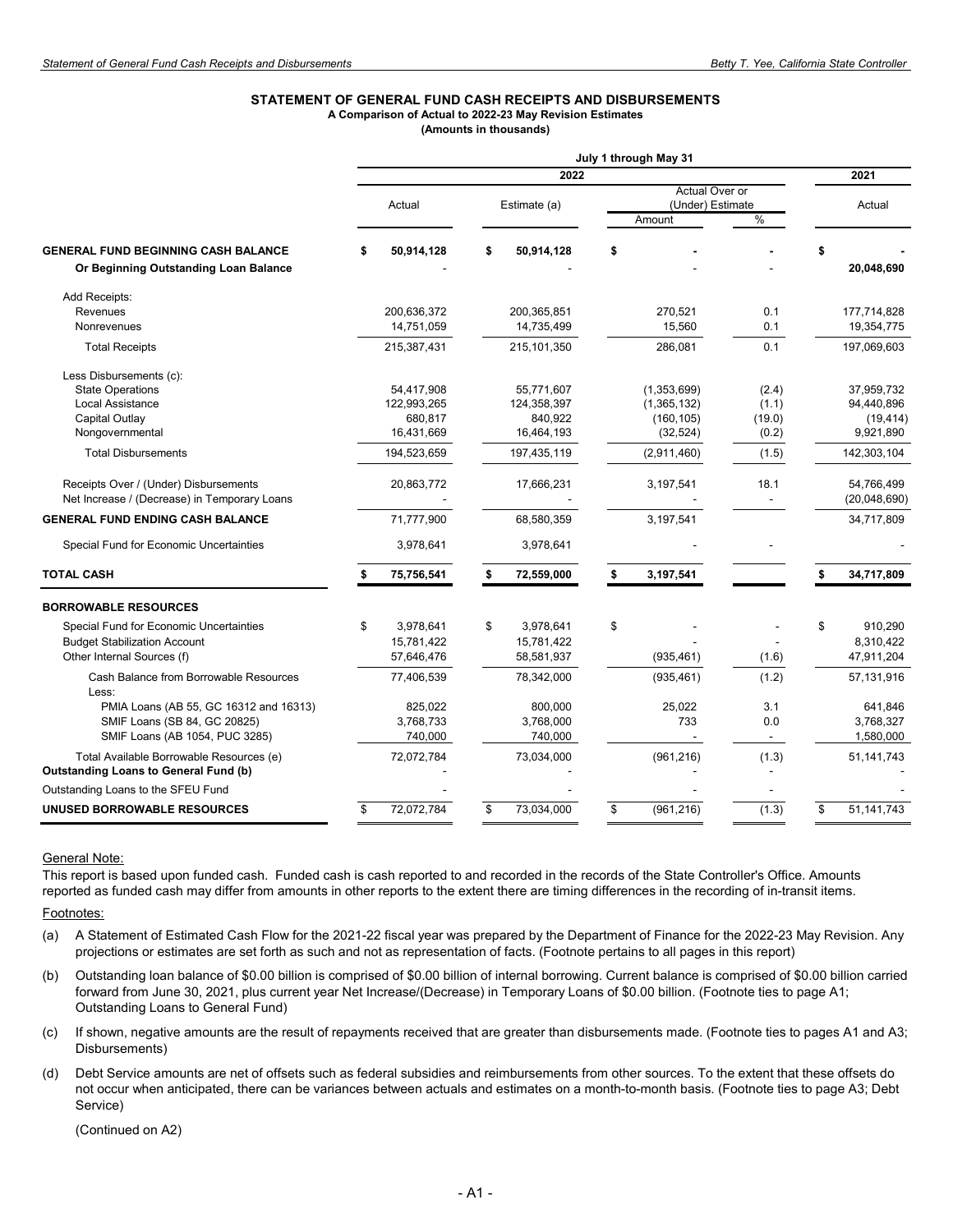#### **SCHEDULE OF CASH RECEIPTS**

(Amounts in thousands)

|                                   |              |                     | July 1 through May 31 |                   |                  |       |                   |  |  |  |  |  |  |  |
|-----------------------------------|--------------|---------------------|-----------------------|-------------------|------------------|-------|-------------------|--|--|--|--|--|--|--|
|                                   |              | <b>Month of May</b> |                       | 2022              |                  |       | 2021              |  |  |  |  |  |  |  |
|                                   |              |                     |                       |                   | Actual Over or   |       |                   |  |  |  |  |  |  |  |
|                                   | 2022         | 2021                | Actual                | Estimate (a)      | (Under) Estimate |       | Actual            |  |  |  |  |  |  |  |
|                                   |              |                     |                       |                   | Amount           | $\%$  |                   |  |  |  |  |  |  |  |
| <b>REVENUES</b>                   |              |                     |                       |                   |                  |       |                   |  |  |  |  |  |  |  |
| Alcoholic Beverage Excise Tax     | \$<br>34,965 | \$<br>35,529        | \$<br>397,290         | \$<br>394,887     | \$<br>2,403      | 0.6   | \$<br>376,981     |  |  |  |  |  |  |  |
| <b>Corporation Tax</b>            | 1,324,840    | 923,528             | 35,384,956            | 34,916,832        | 468,124          | 1.3   | 20,480,750        |  |  |  |  |  |  |  |
| Cigarette Tax                     | 4,679        | 5,295               | 50,713                | 50,065            | 648              | 1.3   | 54,463            |  |  |  |  |  |  |  |
| Estate, Inheritance, and Gift Tax |              |                     | 64                    | 63                |                  | 1.6   | 75                |  |  |  |  |  |  |  |
| Insurance Companies Tax           | 310,390      | 174,546             | 3,042,660             | 2,958,107         | 84,553           | 2.9   | 2,584,400         |  |  |  |  |  |  |  |
| Personal Income Tax               | 5,483,161    | 15,145,378          | 130, 130, 173         | 131,178,371       | (1,048,198)      | (0.8) | 127,012,110       |  |  |  |  |  |  |  |
| <b>Retail Sales and Use Taxes</b> | 4,554,790    | 3,838,865           | 29,615,558            | 29,089,666        | 525,892          | 1.8   | 25,617,849        |  |  |  |  |  |  |  |
| <b>Vehicle License Fees</b>       |              |                     |                       |                   |                  |       | 2                 |  |  |  |  |  |  |  |
| Pooled Money Investment Interest  | 18.374       | 9,581               | 144.910               | 142,196           | 2.714            | 1.9   | 148,716           |  |  |  |  |  |  |  |
| Not Otherwise Classified          | 450,527      | 206,725             | 1,870,047             | 1,635,664         | 234,383          | 14.3  | 1,439,482         |  |  |  |  |  |  |  |
| <b>Total Revenues</b>             | 12,181,727   | 20,339,447          | 200,636,372           | 200,365,851       | 270,521          | 0.1   | 177,714,828       |  |  |  |  |  |  |  |
| <b>NONREVENUES</b>                |              |                     |                       |                   |                  |       |                   |  |  |  |  |  |  |  |
| Transfers from Special Fund for   |              |                     |                       |                   |                  |       |                   |  |  |  |  |  |  |  |
| <b>Economic Uncertainties</b>     |              | 778,378             | 760,047               | 760,047           |                  |       | 5,662,464         |  |  |  |  |  |  |  |
| <b>Transfers from Other Funds</b> | 116,608      | 56,445              | 13,557,631            | 13,562,778        | (5, 147)         | (0.0) | 13,092,768        |  |  |  |  |  |  |  |
| Miscellaneous                     | 14,653       | 38,310              | 433,381               | 412,674           | 20,707           | 5.0   | 599,543           |  |  |  |  |  |  |  |
| <b>Total Nonrevenues</b>          | 131,261      | 873,133             | 14,751,059            | 14,735,499        | 15,560           | 0.1   | 19,354,775        |  |  |  |  |  |  |  |
| <b>Total Receipts</b>             | 12,312,988   | 21,212,580<br>\$    | 215,387,431<br>\$     | 215,101,350<br>\$ | 286,081<br>\$    | 0.1   | 197,069,603<br>\$ |  |  |  |  |  |  |  |

(Continued from A1)

(e) Cash Balance from Borrowable Resources has been reduced by Pooled Money Investment Account (PMIA) loans pursuant to Assembly Bill (AB) 55 (Chapter 6/1987, Government Code (GC) sections 16312 and 16313) and Surplus Money Investment Fund (SMIF) loans pursuant to Senate Bill (SB) 84 (Chapter 50/2017, GC section 20825) and AB 1054 (Chapter 79/2019, Public Utilities Codes (PUC) section 3285). (Footnote ties to page A1; Total Available Borrowable Resources)

(f) Other Internal Sources balance includes \$900.0 million for the Safety Net Reserve Fund pursuant to AB 1830 (Chapter 42/2018, Welfare and Institutions Code (WIC) section 11011) and \$4.51 billion for the Public School System Stabilization Account pursuant to Section 21 of Article XVI of the California Constitution. (Footnote ties to page A1; Other Internal Sources)

(Concluded)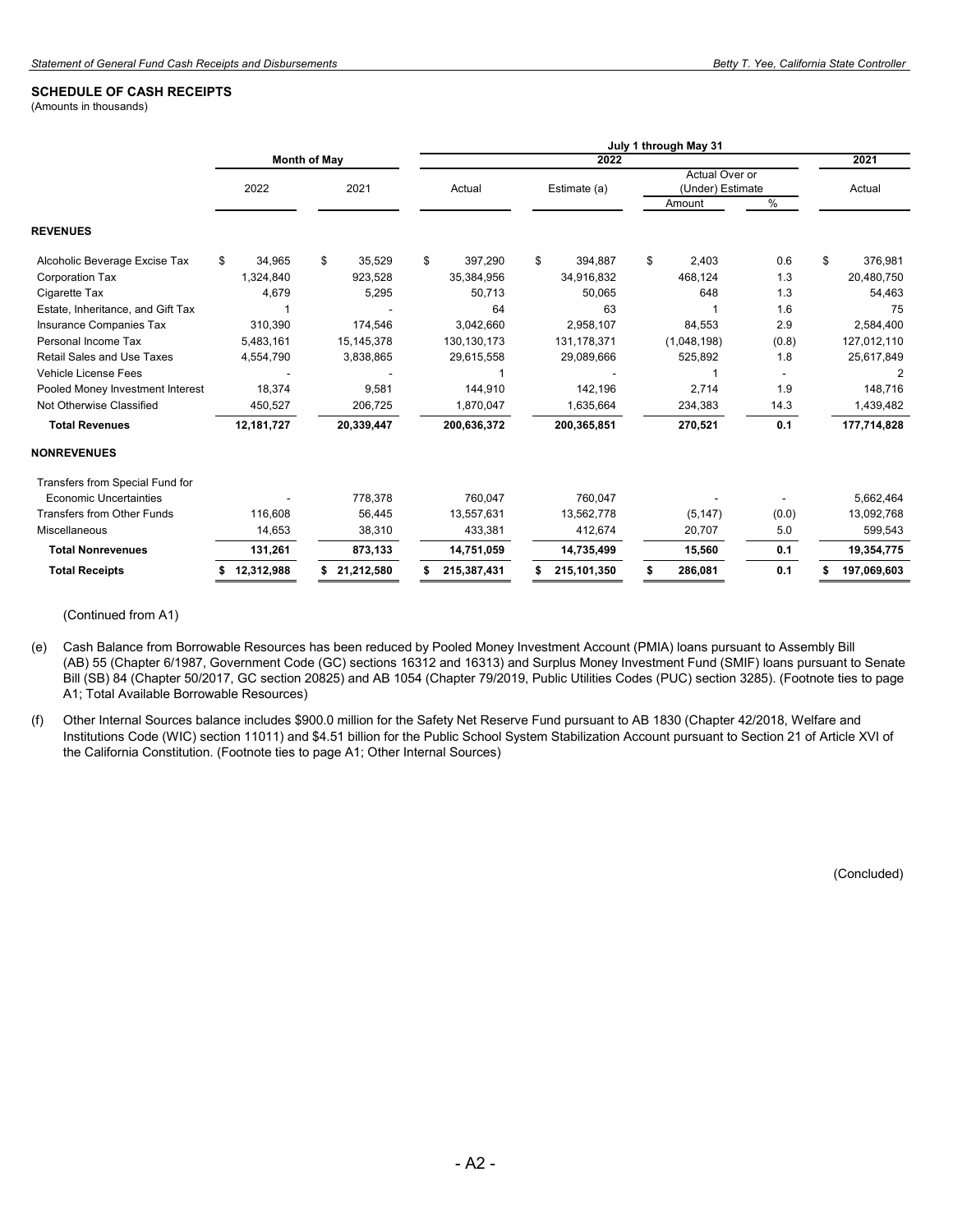## **SCHEDULE OF CASH DISBURSEMENTS**

(Amounts in thousands)

|                                           |                     |               | July 1 through May 31 |    |              |                                    |               |                |    |            |  |
|-------------------------------------------|---------------------|---------------|-----------------------|----|--------------|------------------------------------|---------------|----------------|----|------------|--|
|                                           | <b>Month of May</b> |               |                       |    | 2022         |                                    |               |                |    | 2021       |  |
|                                           | 2022                | 2021          | Actual                |    | Estimate (a) | Actual Over or<br>(Under) Estimate |               |                |    | Actual     |  |
|                                           |                     |               |                       |    |              |                                    | Amount        | %              |    |            |  |
| <b>STATE OPERATIONS (c)</b>               |                     |               |                       |    |              |                                    |               |                |    |            |  |
| Legislative/Judicial/Executive            | 78,330<br>\$        | \$<br>344,186 | \$<br>3,970,362       | \$ | 4,222,978    | \$                                 | (252, 616)    | (6.0)          | \$ | 2.949.092  |  |
| Business, Consumer Services and Housing   | 8,952               | 23,080        | 64,125                |    | 153,710      |                                    | (89, 585)     | (58.3)         |    | 94,182     |  |
| Transportation                            | 15,594              | 8,413         | 114,326               |    | 282,404      |                                    | (168,078)     | (59.5)         |    | 60,989     |  |
| Resources                                 | 282,108             | 170,916       | 2,900,827             |    | 2,924,535    |                                    | (23, 708)     | (0.8)          |    | 2,532,259  |  |
| <b>Environmental Protection Agency</b>    | 84,801              | 68,100        | 883,678               |    | 908,198      |                                    | (24, 520)     | (2.7)          |    | 444,667    |  |
| <b>Health and Human Services:</b>         |                     |               |                       |    |              |                                    |               |                |    |            |  |
| Health Care Services and Public Health    | (64, 913)           | 261,025       | 2,134,084             |    | 2,353,061    |                                    | (218, 977)    | (9.3)          |    | 2,163,756  |  |
| Department of State Hospitals             | 193,095             | 178,805       | 1,853,435             |    | 1,868,246    |                                    | (14, 811)     | (0.8)          |    | 1,701,867  |  |
| Other Health and Human Services           | 37,273              | 75,408        | 713,335               |    | 836,963      |                                    | (123, 628)    | (14.8)         |    | 661,885    |  |
| Education:                                |                     |               |                       |    |              |                                    |               |                |    |            |  |
| University of California                  | 713,009             | 517,123       | 4,480,356             |    | 4,496,466    |                                    | (16, 110)     | (0.4)          |    | 3,443,899  |  |
| <b>State Universities and Colleges</b>    | 773,400             | 621,214       | 5,211,595             |    | 5,245,396    |                                    | (33, 801)     | (0.6)          |    | 3,696,439  |  |
| <b>Other Education</b>                    | 14,793              | 13,575        | 730,597               |    | 763,357      |                                    | (32,760)      | (4.3)          |    | 260,571    |  |
| Dept. of Corrections and Rehabilitation   | 1,028,665           | 962,036       | 11,827,298            |    | 11,889,722   |                                    | (62, 424)     | (0.5)          |    | 11,238,922 |  |
| <b>Governmental Operations</b>            | 102,774             | 95,348        | 11,396,983            |    | 11,526,614   |                                    | (129, 631)    | (1.1)          |    | 1,483,116  |  |
| <b>General Government</b>                 | 237,204             | 262,100       | 2,323,717             |    | 2,461,600    |                                    | (137, 883)    | (5.6)          |    | 2,158,162  |  |
| <b>Public Employees' Retirement</b>       |                     |               |                       |    |              |                                    |               |                |    |            |  |
| System                                    | (255, 829)          | (236, 306)    | 818,393               |    | 819,852      |                                    | (1, 459)      | (0.2)          |    | 433,184    |  |
| Debt Service (d)                          | 210,268             | 334,014       | 4,990,288             |    | 5,013,996    |                                    | (23, 708)     | (0.5)          |    | 4,624,080  |  |
| Interest on Loans                         |                     |               | 4,509                 |    | 4,509        |                                    |               | $\blacksquare$ |    | 12,662     |  |
| <b>Total State Operations</b>             | 3,459,524           | 3,699,037     | 54,417,908            |    | 55,771,607   |                                    | (1, 353, 699) | (2.4)          |    | 37,959,732 |  |
| <b>LOCAL ASSISTANCE (c)</b>               |                     |               |                       |    |              |                                    |               |                |    |            |  |
| Public Schools - K-12                     | 3,811,501           | 1,084,137     | 59,024,278            |    | 60,212,886   |                                    | (1, 188, 608) | (2.0)          |    | 42,370,711 |  |
| <b>Community Colleges</b>                 | 302,283             | 76,597        | 7,088,498             |    | 7,539,145    |                                    | (450, 647)    | (6.0)          |    | 4,969,574  |  |
| Debt Service-School Building Bonds        |                     |               |                       |    |              |                                    |               |                |    |            |  |
| State Teachers' Retirement System         |                     |               | 3,862,582             |    | 3,862,582    |                                    |               |                |    | 3,724,219  |  |
| <b>Other Education</b>                    | 47,295              | (7, 494)      | 3,088,999             |    | 3,183,162    |                                    | (94, 163)     | (3.0)          |    | 4,199,176  |  |
| <b>School Facilities Aid</b>              |                     |               |                       |    |              |                                    |               |                |    |            |  |
| Dept. of Corrections and Rehabilitation   | 7,394               | 11,256        | 531,104               |    | 530,312      |                                    | 792           | 0.1            |    | 455,433    |  |
| Dept. of Alcohol and Drug Program         |                     |               |                       |    |              |                                    |               | $\overline{a}$ |    |            |  |
| Health Care Services and Public Health:   |                     |               |                       |    |              |                                    |               |                |    |            |  |
| Medical Assistance Program                | 1,864,475           | 1,829,093     | 21,802,730            |    | 21,619,307   |                                    | 183,423       | 0.8            |    | 18,448,993 |  |
| Other Health Care Services/Public Health  | 31,407              | 18,259        | 950,972               |    | 899,291      |                                    | 51,681        | 5.7            |    | 381,735    |  |
| Developmental Services - Regional Centers | 22,109              | (328, 625)    | 5,434,490             |    | 5,491,351    |                                    | (56, 861)     | (1.0)          |    | 4,510,053  |  |
| Department of State Hospitals             |                     |               |                       |    |              |                                    |               | $\mathbf{r}$   |    |            |  |
| Dept. of Social Services:                 |                     |               |                       |    |              |                                    |               |                |    |            |  |
| SSI/SSP/IHSS                              | 131,942             | 471,907       | 6,972,299             |    | 7,224,081    |                                    | (251, 782)    | (3.5)          |    | 6,932,785  |  |
| <b>CalWORKs</b>                           | 157,025             | 45,415        | 1,918,997             |    | 1,929,682    |                                    | (10,685)      | (0.6)          |    | 1,087,581  |  |
| <b>Other Social Services</b>              | 118,897             | 25,688        | 1,620,308             |    | 1,510,665    |                                    | 109,643       | 7.3            |    | 1,224,828  |  |
| <b>Tax Relief</b>                         | 59,006              | 59,562        | 393,372               |    | 393,372      |                                    |               | $\sim$         |    | 397,083    |  |
| <b>Other Local Assistance</b>             | 612.147             | 158.455       | 10,304,636            |    | 9,962,561    |                                    | 342.075       | 3.4            |    | 5,738,725  |  |
| <b>Total Local Assistance</b>             | 7,165,481           | 3,444,250     | 122,993,265           |    | 124,358,397  |                                    | (1, 365, 132) | (1.1)          |    | 94,440,896 |  |

See notes on page A1 and A2.

(Continued)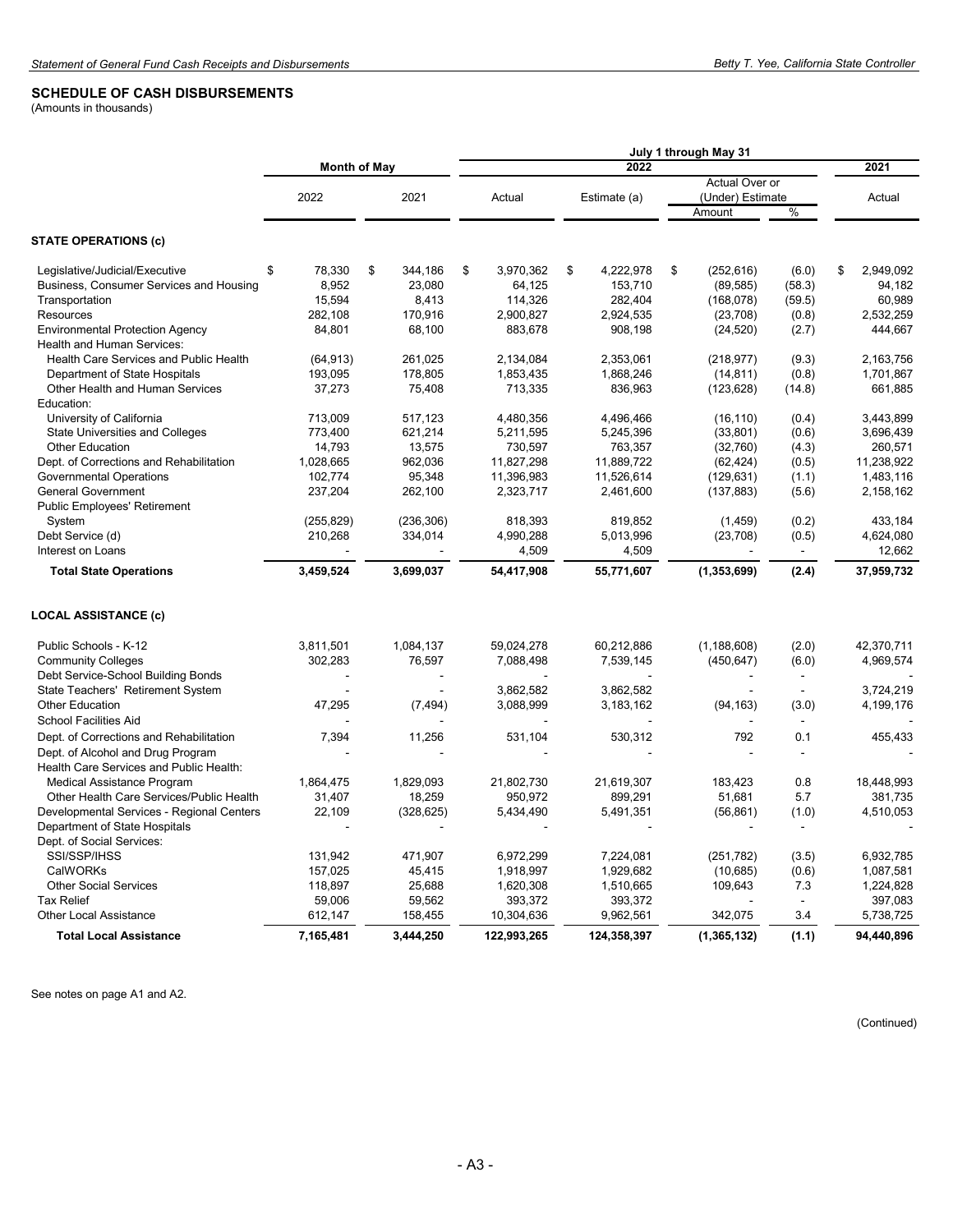#### **SCHEDULE OF CASH DISBURSEMENTS (Continued)**

(Amounts in thousands)

|                                                | <b>Month of May</b> |    |            |             | 2022         |    |                  |        |    | 2021           |
|------------------------------------------------|---------------------|----|------------|-------------|--------------|----|------------------|--------|----|----------------|
|                                                |                     |    |            |             |              |    | Actual Over or   |        |    |                |
|                                                | 2022                |    | 2021       | Actual      | Estimate (a) |    | (Under) Estimate |        |    | Actual         |
|                                                |                     |    |            |             |              |    | Amount           | %      |    |                |
| <b>CAPITAL OUTLAY (c)</b>                      | 244,686             |    | 2,629      | 680,817     | 840,922      |    | (160, 105)       | (19.0) |    | (19, 414)      |
| <b>NONGOVERNMENTAL (c)</b>                     |                     |    |            |             |              |    |                  |        |    |                |
| Transfer to Special Fund for                   |                     |    |            |             |              |    |                  |        |    |                |
| <b>Economic Uncertainties</b>                  |                     |    |            | 4,783,761   | 4,783,761    |    |                  |        |    | 7,893,437      |
| Transfer to Budget Stabilization Account       |                     |    |            | 7,471,000   | 7,471,000    |    |                  |        |    |                |
| Transfer to Other Funds                        | 27,200              |    | 219,381    | 4,515,963   | 4,515,963    |    |                  |        |    | 2,279,529      |
| Transfer to Revolving Fund                     | (2,018)             |    |            | 30,319      | 32,337       |    | (2,018)          | (6.2)  |    | 7,252          |
| Advance:                                       |                     |    |            |             |              |    |                  |        |    |                |
| MediCal Provider Interim Payment               |                     |    |            |             |              |    |                  |        |    |                |
| <b>State-County Property Tax</b>               |                     |    |            |             |              |    |                  |        |    |                |
| <b>Administration Program</b>                  | (30, 506)           |    | (104, 058) | (38, 973)   | (8, 467)     |    | (30, 506)        | 360.3  |    | 29,354         |
| Social Welfare Federal Fund                    |                     |    | (687)      | (42)        | (42)         |    |                  |        |    | 17,217         |
| <b>Local Governmental Entities</b>             |                     |    |            |             |              |    |                  |        |    | (2,033)        |
| Tax Relief and Refund Account                  |                     |    |            |             |              |    |                  |        |    |                |
| <b>Counties for Social Welfare</b>             |                     |    |            | (330, 359)  | (330, 359)   |    |                  |        |    | (302, 866)     |
| <b>Total Nongovernmental</b>                   | (5, 324)            |    | 114,636    | 16,431,669  | 16,464,193   |    | (32, 524)        | (0.2)  |    | 9,921,890      |
| <b>Total Disbursements</b>                     | 10,864,367          |    | 7,260,552  | 194,523,659 | 197,435,119  |    | (2,911,460)      | (1.5)  |    | 142,303,104    |
| <b>TEMPORARY LOANS</b>                         |                     |    |            |             |              |    |                  |        |    |                |
| Special Fund for Economic                      |                     |    |            |             |              |    |                  |        |    |                |
| Uncertainties                                  | \$                  | \$ |            | \$          | \$           | \$ |                  |        | \$ | (252)          |
| <b>Budget Stabilization Account</b>            |                     |    |            |             |              |    |                  |        |    | (16, 516, 422) |
| <b>Outstanding Registered Warrants Account</b> |                     |    |            |             |              |    |                  |        |    |                |
| <b>Other Internal Sources</b>                  |                     |    |            |             |              |    |                  |        |    | (3,532,016)    |
| Revenue Anticipation Notes                     |                     |    |            |             |              |    |                  |        |    |                |
| Net Increase / (Decrease) Loans                | \$                  | \$ |            | \$          | \$           | \$ |                  |        | \$ | (20, 048, 690) |

See notes on page A1 and A2.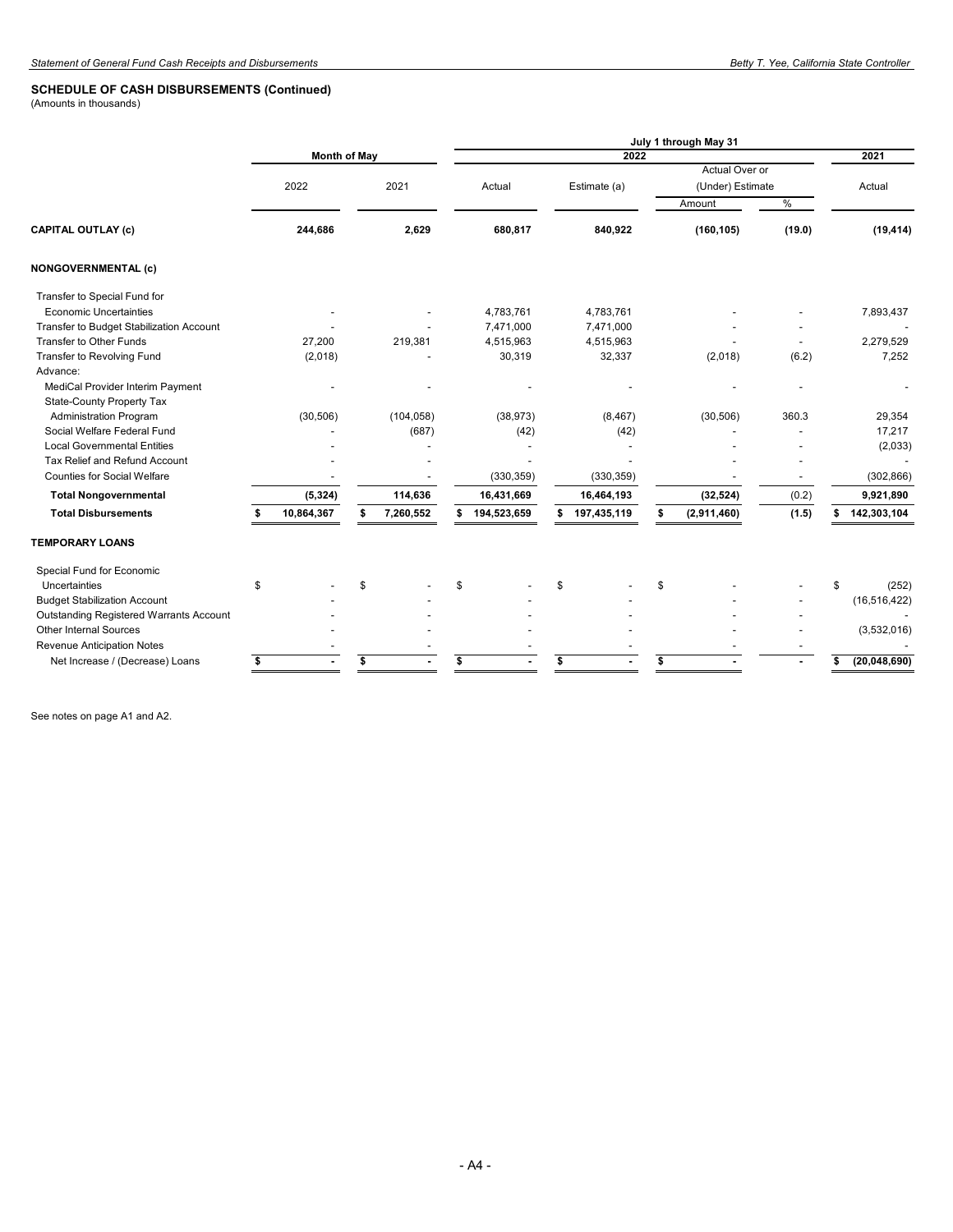# **COMPARATIVE STATEMENT OF REVENUES RECEIVED**

 **All Governmental Cost Funds (Amounts in thousands)**

|                                                                     |                  | July 1 through May 31 |                  |                      |  |  |  |  |  |  |  |
|---------------------------------------------------------------------|------------------|-----------------------|------------------|----------------------|--|--|--|--|--|--|--|
|                                                                     |                  | <b>General Fund</b>   |                  | <b>Special Funds</b> |  |  |  |  |  |  |  |
|                                                                     | 2022             | 2021                  | 2022             | 2021                 |  |  |  |  |  |  |  |
| <b>MAJOR TAXES, LICENSES, AND</b><br><b>INVESTMENT INCOME:</b>      |                  |                       |                  |                      |  |  |  |  |  |  |  |
| Alcoholic Beverage Excise Taxes                                     | \$<br>397,290    | \$<br>376,981         | \$               | \$                   |  |  |  |  |  |  |  |
| Corporation Tax                                                     | 35,384,956       | 20,480,750            |                  |                      |  |  |  |  |  |  |  |
| Cigarette Tax                                                       | 50,713           | 54,463                | 1,646,630        | 1,763,422            |  |  |  |  |  |  |  |
| <b>Cannabis Excise Taxes</b>                                        |                  |                       | 807,403          | 734,917              |  |  |  |  |  |  |  |
| Estate, Inheritance, and Gift Tax                                   | 64               | 75                    | (1)              |                      |  |  |  |  |  |  |  |
| Insurance Companies Tax                                             | 3,042,660        | 2,584,400             | 847              | (1,769)              |  |  |  |  |  |  |  |
| Motor Vehicle Fuel Tax:                                             |                  |                       |                  |                      |  |  |  |  |  |  |  |
| Gasoline Tax                                                        |                  |                       | 6,538,366        | 5,941,845            |  |  |  |  |  |  |  |
| Diesel & Liquid Petroleum Gas                                       |                  |                       | 1,214,516        | 1,141,025            |  |  |  |  |  |  |  |
| Jet Fuel Tax                                                        |                  |                       | 3,914            | 2,789                |  |  |  |  |  |  |  |
| Vehicle License Fees                                                | 1                | 2                     | 2,930,673        | 2,877,547            |  |  |  |  |  |  |  |
| Personal Income Tax                                                 | 130,130,173      | 127,012,110           | 2,335,227        | 2,260,960            |  |  |  |  |  |  |  |
| <b>Retail Sales and Use Taxes</b>                                   | 29,615,558       | 25,617,849            | 17,234,873       | 14,570,884           |  |  |  |  |  |  |  |
| Pooled Money Investment Interest                                    | 144,910          | 148,716               | 213              | 599                  |  |  |  |  |  |  |  |
| <b>Total Major Taxes, Licenses, and</b><br><b>Investment Income</b> | 198,766,325      | 176,275,346           | 32,712,662       | 29,292,219           |  |  |  |  |  |  |  |
| NOT OTHERWISE CLASSIFIED:                                           |                  |                       |                  |                      |  |  |  |  |  |  |  |
| Alcoholic Beverage License Fees                                     | 1,373            | 1,132                 | 53,944           | 63,563               |  |  |  |  |  |  |  |
| Motor Vehicle Registration and                                      |                  |                       |                  |                      |  |  |  |  |  |  |  |
| <b>Other Fees</b>                                                   |                  | (2)                   | 6,978,660        | 6,951,535            |  |  |  |  |  |  |  |
| <b>Cannabis Licensing Fees</b>                                      |                  |                       | 82,814           | 90,928               |  |  |  |  |  |  |  |
| <b>Electrical Energy Tax</b>                                        |                  |                       | 741,638          | 651,690              |  |  |  |  |  |  |  |
| Private Rail Car Tax                                                | 9,272            | 10,340                |                  |                      |  |  |  |  |  |  |  |
| Penalties on Traffic Violations                                     |                  |                       | 3                | 11                   |  |  |  |  |  |  |  |
| <b>Health Care Receipts</b>                                         | (9, 338)         | 7,556                 |                  |                      |  |  |  |  |  |  |  |
| Revenues from State Lands                                           | 134,016          | 68,347                |                  |                      |  |  |  |  |  |  |  |
| <b>Abandoned Property</b>                                           | (142, 894)       | 329,602               |                  |                      |  |  |  |  |  |  |  |
| <b>Trial Court Revenues</b>                                         | 23,241           | 20,042                | 1,352,896        | 1,299,525            |  |  |  |  |  |  |  |
| Horse Racing Fees                                                   |                  | 829                   | 16,534           | 16,430               |  |  |  |  |  |  |  |
| Cap and Trade                                                       |                  | 647                   | 3,405,456        | 1,707,881            |  |  |  |  |  |  |  |
| Individual Shared Responsibility                                    |                  |                       |                  |                      |  |  |  |  |  |  |  |
| <b>Penalty Assessments</b>                                          | 216,339          |                       |                  |                      |  |  |  |  |  |  |  |
| Miscellaneous Tax Revenue                                           |                  |                       | 2,517,180        | 2,769,657            |  |  |  |  |  |  |  |
| Miscellaneous                                                       | 1,638,038        | 1,000,989             | 13,105,602       | 14,703,023           |  |  |  |  |  |  |  |
| Not Otherwise Classified                                            | 1,870,047        | 1,439,482             | 28,254,727       | 28,254,243           |  |  |  |  |  |  |  |
| <b>Total Revenues,</b><br><b>All Governmental Cost Funds</b>        | 200,636,372<br>5 | \$<br>177,714,828     | \$<br>60,967,389 | 57,546,462<br>\$     |  |  |  |  |  |  |  |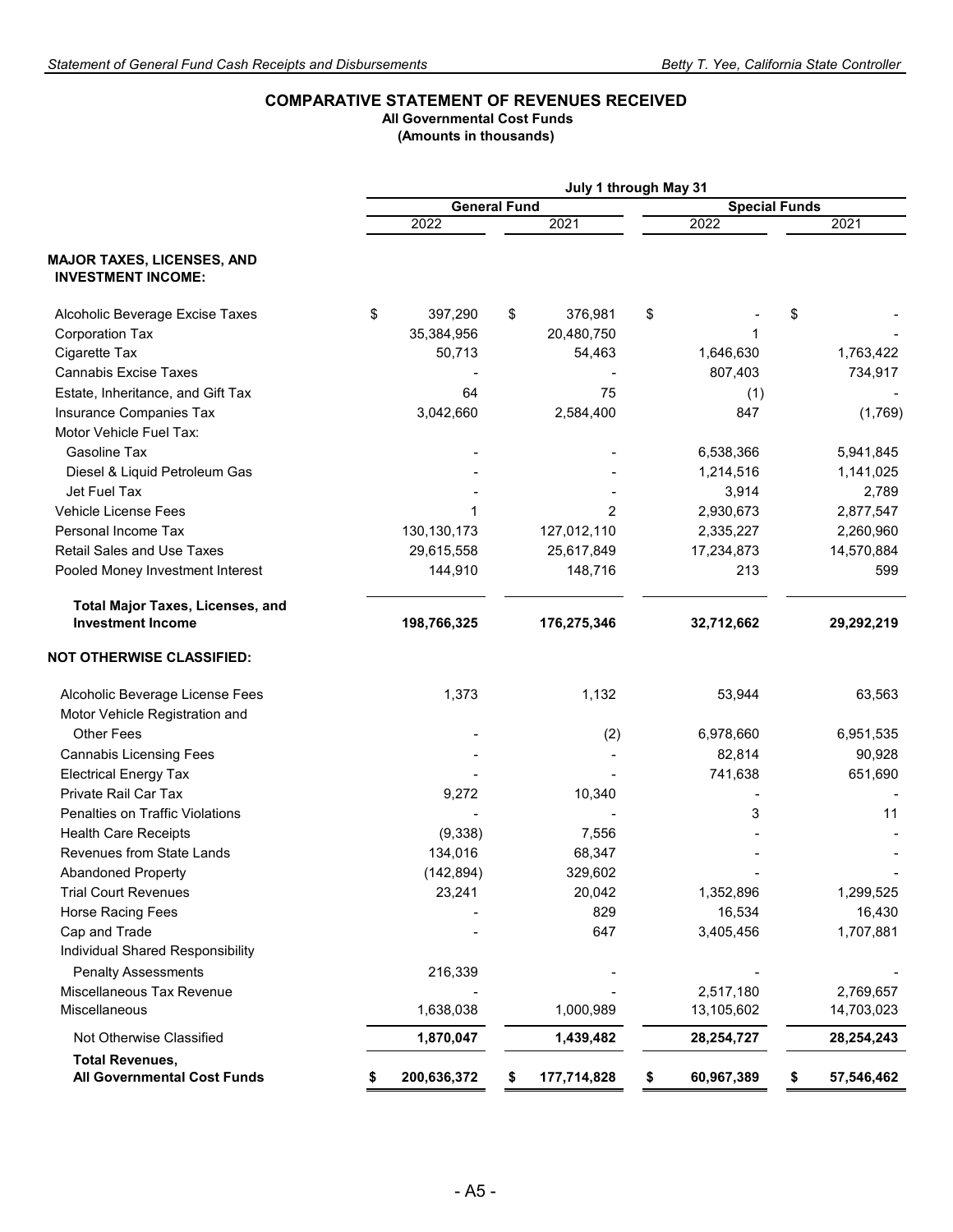#### **STATEMENT OF GENERAL FUND CASH RECEIPTS AND DISBURSEMENTS**

**A Comparison of Actual to 2021-22 Budget Act**

**(Amounts in thousands)**

|                                                 |    |             |                         | 2022         |                  |                  |         |    | 2021         |
|-------------------------------------------------|----|-------------|-------------------------|--------------|------------------|------------------|---------|----|--------------|
|                                                 |    |             |                         |              |                  | Actual Over or   |         |    |              |
|                                                 |    | Actual      |                         | Estimate (a) |                  | (Under) Estimate |         |    | Actual       |
|                                                 |    |             |                         |              | Amount           | $\%$             |         |    |              |
| <b>GENERAL FUND BEGINNING CASH BALANCE</b>      | \$ | 50,914,128  | \$                      | 50,914,128   | \$               |                  |         | \$ |              |
| Or Beginning Outstanding Loan Balance           |    |             |                         |              |                  |                  |         |    | 20,048,690   |
| Add Receipts:                                   |    |             |                         |              |                  |                  |         |    |              |
| Revenues                                        |    | 200,636,372 |                         | 152,958,273  | 47,678,099       |                  | 31.2    |    | 177,714,828  |
| Nonrevenues                                     |    | 14,751,059  |                         | 9,621,078    | 5,129,981        | (h)              | 53.3    |    | 19,354,775   |
| <b>Total Receipts</b>                           |    | 215,387,431 |                         | 162,579,351  | 52,808,080       |                  | 32.5    |    | 197,069,603  |
| Less Disbursements (c):                         |    |             |                         |              |                  |                  |         |    |              |
| <b>State Operations</b>                         |    | 54,417,908  |                         | 61,283,562   | (6,865,654)      | (g)              | (11.2)  |    | 37,959,732   |
| <b>Local Assistance</b>                         |    | 122,993,265 |                         | 140,776,430  | (17, 783, 165)   |                  | (12.6)  |    | 94,440,896   |
| Capital Outlay                                  |    | 680.817     |                         | 576,862      | 103,955          |                  | 18.0    |    | (19, 414)    |
| Nongovernmental                                 |    | 16,431,669  |                         | 13,558,054   | 2,873,615        |                  | 21.2    |    | 9,921,890    |
| <b>Total Disbursements</b>                      |    | 194,523,659 |                         | 216,194,908  | (21, 671, 249)   |                  | (10.0)  |    | 142,303,104  |
| Receipts Over / (Under) Disbursements           |    | 20,863,772  |                         | (53,615,557) | 74,479,329       |                  | (138.9) |    | 54,766,499   |
| Net Increase / (Decrease) in Temporary Loans    |    |             |                         | 2,701,429    | (2,701,429)      |                  | (100.0) |    | (20,048,690) |
| <b>GENERAL FUND ENDING CASH BALANCE</b>         |    | 71,777,900  |                         |              | 71,777,900       |                  |         |    | 34,717,809   |
| Special Fund for Economic Uncertainties         |    | 3,978,641   |                         | 1,277,212    | 2,701,429        |                  | 211.5   |    |              |
| <b>TOTAL CASH</b>                               |    | 75,756,541  | \$                      | 1,277,212    | \$<br>74,479,329 |                  |         | \$ | 34,717,809   |
| <b>BORROWABLE RESOURCES</b>                     |    |             |                         |              |                  |                  |         |    |              |
| Special Fund for Economic Uncertainties         | \$ | 3,978,641   | \$                      | 3,978,641    | \$               |                  |         | \$ | 910.290      |
| <b>Budget Stabilization Account</b>             |    | 15,781,422  |                         | 15,781,422   |                  |                  |         |    | 8,310,422    |
| Other Internal Sources (f)                      |    | 57,646,476  |                         | 45,552,950   | 12,093,526       |                  | 26.5    |    | 47,911,204   |
| Cash Balance from Borrowable Resources<br>Less: |    | 77,406,539  |                         | 65,313,013   | 12,093,526       |                  | 18.5    |    | 57,131,916   |
| PMIA Loans (AB 55, GC 16312 and 16313)          |    | 825,022     |                         | 800,000      | 25,022           |                  | 3.1     |    | 641,846      |
| SMIF Loans (SB 84, GC 20825)                    |    | 3,768,733   |                         | 3,268,000    | 500,733          |                  | 15.3    |    | 3,768,327    |
| SMIF Loans (AB 1054, PUC 3285)                  |    | 740,000     |                         | 740,000      |                  |                  | $\sim$  |    | 1,580,000    |
| Total Available Borrowable Resources (e)        |    | 72,072,784  |                         | 60,505,013   | 11,567,771       |                  | 19.1    |    | 51, 141, 743 |
| Outstanding Loans to General Fund (b)           |    |             |                         | 2,701,429    | (2,701,429)      |                  | (100.0) |    |              |
| Outstanding Loans to the SFEU Fund              |    |             |                         |              |                  |                  |         |    |              |
| UNUSED BORROWABLE RESOURCES                     | \$ | 72,072,784  | $\overline{\mathbb{S}}$ | 57,803,584   | \$<br>14,269,200 |                  | 24.7    | \$ | 51, 141, 743 |

#### General Note:

This report is based upon funded cash. Funded cash is cash reported to and recorded in the records of the State Controller's Office. Amounts reported as funded cash may differ from amounts in other reports to the extent there are timing differences in the recording of in-transit items.

### Footnotes:

- (a) A Statement of Estimated Cash Flow for the 2021-22 fiscal year was prepared by the Department of Finance for the 2021-22 Budget Act. Any projections or estimates are set forth as such and not as representation of facts. (Footnote pertains to all pages in this report)
- (b) Outstanding loan balance of \$0.00 billion is comprised of \$0.00 billion of internal borrowing. Current balance is comprised of \$0.00 billion carried forward from June 30, 2021, plus current year Net Increase/(Decrease) in Temporary Loans of \$0.00 billion. (Footnote ties to page B1; Outstanding Loans to General Fund)
- (c) If shown, negative amounts are the result of repayments received that are greater than disbursements made. (Footnote ties to pages B1 and B3; Disbursements)
- (d) Debt Service amounts are net of offsets such as federal subsidies and reimbursements from other sources. To the extent that these offsets do not occur when anticipated, there can be variances between actuals and estimates on a month-to-month basis. (Footnote ties to page B3; Debt Service)

(Continued on B2)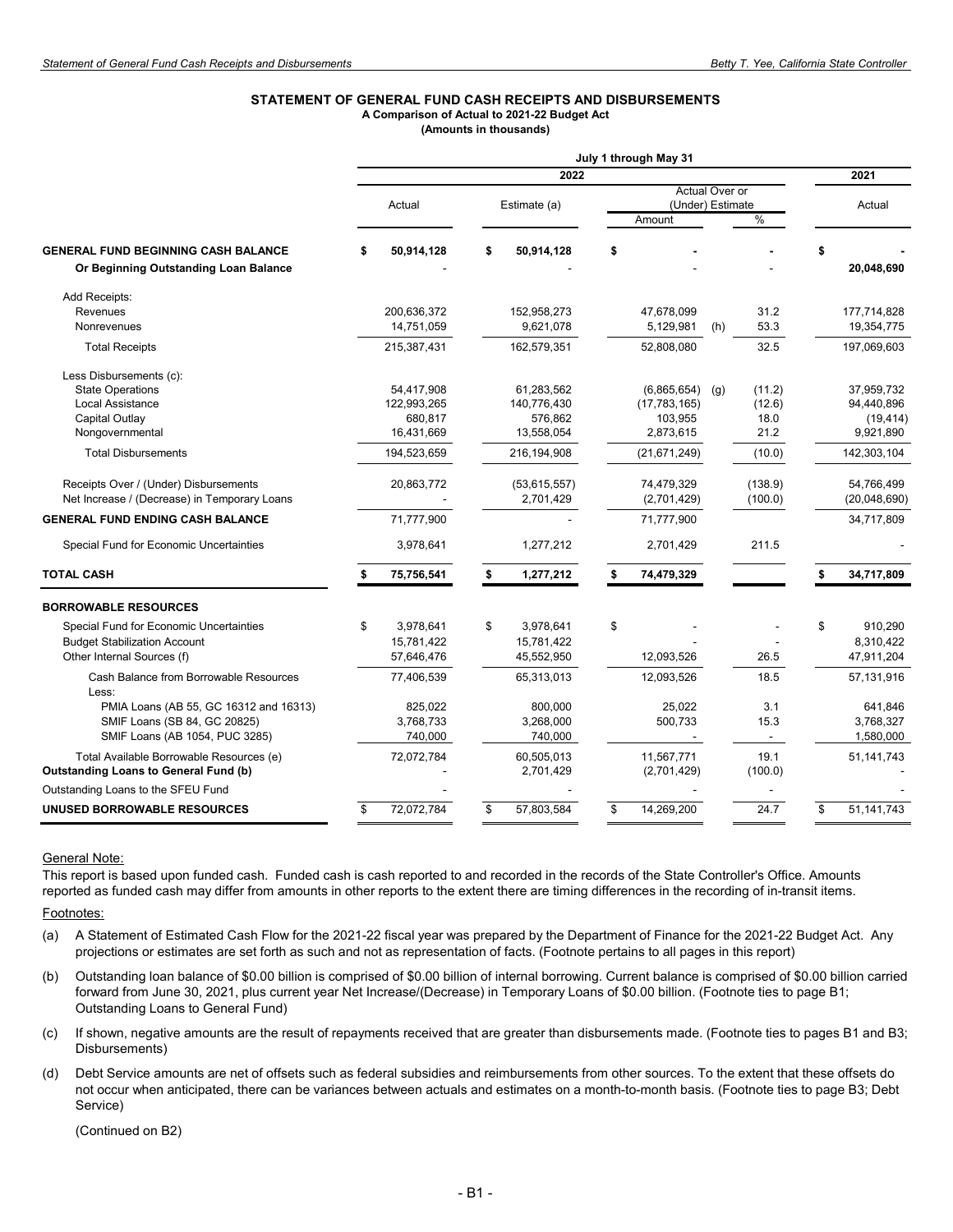#### **SCHEDULE OF CASH RECEIPTS**

(Amounts in thousands)

|                                   |                  |                  | July 1 through May 31 |                   |                          |                   |  |  |  |  |  |  |  |  |
|-----------------------------------|------------------|------------------|-----------------------|-------------------|--------------------------|-------------------|--|--|--|--|--|--|--|--|
|                                   |                  | Month of May     |                       | 2021              |                          |                   |  |  |  |  |  |  |  |  |
|                                   |                  |                  |                       |                   | Actual Over or           |                   |  |  |  |  |  |  |  |  |
|                                   | 2022             | 2021             | Actual                | Estimate (a)      | (Under) Estimate         | Actual            |  |  |  |  |  |  |  |  |
|                                   |                  |                  |                       |                   | %<br>Amount              |                   |  |  |  |  |  |  |  |  |
| <b>REVENUES</b>                   |                  |                  |                       |                   |                          |                   |  |  |  |  |  |  |  |  |
| Alcoholic Beverage Excise Tax     | 34,965<br>\$     | \$<br>35,529     | \$<br>397,290         | \$<br>364,477     | \$<br>32,813<br>9.0      | \$<br>376,981     |  |  |  |  |  |  |  |  |
| <b>Corporation Tax</b>            | 1,324,840        | 923,528          | 35,384,956            | 14,186,281        | 21,198,675<br>149.4      | 20,480,750        |  |  |  |  |  |  |  |  |
| Cigarette Tax                     | 4,679            | 5,295            | 50,713                | 52,900            | (4.1)<br>(2, 187)        | 54,463            |  |  |  |  |  |  |  |  |
| Estate, Inheritance, and Gift Tax |                  |                  | 64                    |                   | 64                       | 75                |  |  |  |  |  |  |  |  |
| Insurance Companies Tax           | 310,390          | 174,546          | 3,042,660             | 2,831,565         | 211,095<br>7.5           | 2,584,400         |  |  |  |  |  |  |  |  |
| Personal Income Tax               | 5,483,161        | 15, 145, 378     | 130, 130, 173         | 106,249,324       | 22.5<br>23,880,849       | 127,012,110       |  |  |  |  |  |  |  |  |
| <b>Retail Sales and Use Taxes</b> | 4,554,790        | 3,838,865        | 29,615,558            | 26,281,369        | 12.7<br>3,334,189        | 25,617,849        |  |  |  |  |  |  |  |  |
| <b>Vehicle License Fees</b>       |                  |                  |                       |                   |                          | 2                 |  |  |  |  |  |  |  |  |
| Pooled Money Investment Interest  | 18,374           | 9,581            | 144,910               | 73,363            | 97.5<br>71,547           | 148,716           |  |  |  |  |  |  |  |  |
| Not Otherwise Classified          | 450,527          | 206,725          | 1,870,047             | 2,918,994         | (35.9)<br>(1,048,947)    | 1,439,482         |  |  |  |  |  |  |  |  |
| <b>Total Revenues</b>             | 12,181,727       | 20,339,447       | 200,636,372           | 152,958,273       | 31.2<br>47,678,099       | 177,714,828       |  |  |  |  |  |  |  |  |
| <b>NONREVENUES</b>                |                  |                  |                       |                   |                          |                   |  |  |  |  |  |  |  |  |
| Transfers from Special Fund for   |                  |                  |                       |                   |                          |                   |  |  |  |  |  |  |  |  |
| Economic Uncertainties            |                  | 778,378          | 760,047               |                   | 760,047                  | 5,662,464         |  |  |  |  |  |  |  |  |
| <b>Transfers from Other Funds</b> | 116,608          | 56,445           | 13,557,631            | 9,398,460         | 44.3<br>4,159,171<br>(h) | 13,092,768        |  |  |  |  |  |  |  |  |
| Miscellaneous                     | 14,653           | 38,310           | 433,381               | 222,618           | 210,763<br>94.7          | 599,543           |  |  |  |  |  |  |  |  |
| <b>Total Nonrevenues</b>          | 131,261          | 873,133          | 14,751,059            | 9,621,078         | 5,129,981<br>53.3        | 19,354,775        |  |  |  |  |  |  |  |  |
| <b>Total Receipts</b>             | 12,312,988<br>\$ | 21,212,580<br>\$ | 215,387,431<br>\$     | 162,579,351<br>\$ | 32.5<br>52,808,080<br>\$ | 197,069,603<br>\$ |  |  |  |  |  |  |  |  |

(Continued from B1)

- (e) Cash Balance from Borrowable Resources has been reduced by Pooled Money Investment Account (PMIA) loans pursuant to Assembly Bill (AB) 55 (Chapter 6/1987, Government Code (GC) sections 16312 and 16313) and Surplus Money Investment Fund (SMIF) loans pursuant to Senate Bill (SB) 84 (Chapter 50/2017, GC section 20825) and AB 1054 (Chapter 79/2019, Public Utilities Codes (PUC) section 3285). (Footnote ties to page B1; Total Available Borrowable Resources)
- (f) Other Internal Sources balance includes \$900.0 million for the Safety Net Reserve Fund pursuant to AB 1830 (Chapter 42/2018, Welfare and Institutions Code (WIC) section 11011) and \$4.51 billion for the Public School System Stabilization Account pursuant to Section 21 of Article XVI of the California Constitution. (Footnote ties to page B1; Other Internal Sources)
- (g) Includes \$8.10 billion for the Golden State Stimulus II payments, pursuant to SB 139 (Chapter 71/2021), made in August 2021 that were estimated to be paid in November 2021 for \$1.50 billion and December 2021 for \$600.0 million. (Footnote ties to page B1; State Operations and page B3; Governmental Operations)
- (h) The 2021-22 Budget Act estimated \$9.20 billion in transfers from the Coronavirus Fiscal Recovery Fund of 2021 to the General Fund in September 2021, which occurred in December 2021. (Footnote ties to page B1; Nonrevenues and page B2; Transfers from Other Funds)

(Concluded)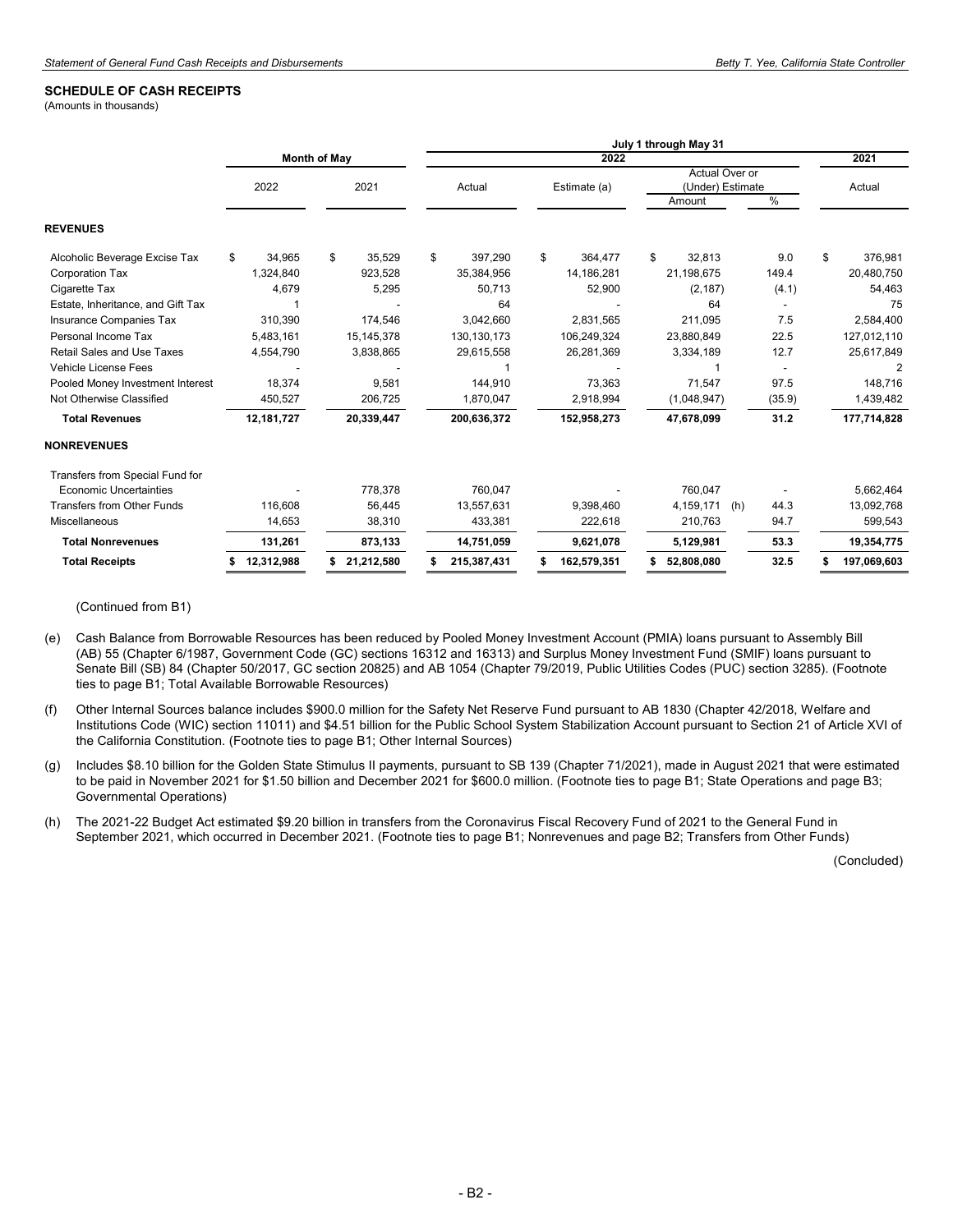### **SCHEDULE OF CASH DISBURSEMENTS**

(Amounts in thousands)

|                                           | <b>Month of May</b> |               |          |             |                | 2021         |    |                  |                |        |            |  |
|-------------------------------------------|---------------------|---------------|----------|-------------|----------------|--------------|----|------------------|----------------|--------|------------|--|
|                                           |                     |               |          |             | Actual Over or |              |    |                  |                |        |            |  |
|                                           | 2022                | 2021          |          | Actual      |                | Estimate (a) |    | (Under) Estimate |                | Actual |            |  |
|                                           |                     |               |          |             |                |              |    | Amount           | %              |        |            |  |
| <b>STATE OPERATIONS (c)</b>               |                     |               |          |             |                |              |    |                  |                |        |            |  |
| Legislative/Judicial/Executive<br>\$      | 78,330              | \$<br>344,186 | \$       | 3,970,362   | \$             | 2,671,721    | \$ | 1,298,641        | 48.6           | \$     | 2,949,092  |  |
| Business, Consumer Services and Housing   | 8,952               | 23,080        |          | 64,125      |                | 136,864      |    | (72, 739)        | (53.1)         |        | 94,182     |  |
| Transportation                            | 15,594              |               | 8,413    | 114,326     |                | 584,222      |    | (469, 896)       | (80.4)         |        | 60,989     |  |
| Resources                                 | 282,108             | 170,916       |          | 2,900,827   |                | 3,641,337    |    | (740, 510)       | (20.3)         |        | 2,532,259  |  |
| <b>Environmental Protection Agency</b>    | 84,801              | 68,100        |          | 883,678     |                | 2,216,401    |    | (1,332,723)      | (60.1)         |        | 444,667    |  |
| Health and Human Services:                |                     |               |          |             |                |              |    |                  |                |        |            |  |
| Health Care Services and Public Health    | (64, 913)           | 261,025       |          | 2,134,084   |                | 1,581,136    |    | 552,948          | 35.0           |        | 2,163,756  |  |
| Department of State Hospitals             | 193,095             | 178,805       |          | 1,853,435   |                | 2,238,970    |    | (385, 535)       | (17.2)         |        | 1,701,867  |  |
| Other Health and Human Services           | 37,273              | 75,408        |          | 713,335     |                | 857,827      |    | (144, 492)       | (16.8)         |        | 661,885    |  |
| Education:                                |                     |               |          |             |                |              |    |                  |                |        |            |  |
| University of California                  | 713,009             | 517,123       |          | 4,480,356   |                | 4,674,206    |    | (193, 850)       | (4.1)          |        | 3,443,899  |  |
| <b>State Universities and Colleges</b>    | 773,400             | 621,214       |          | 5,211,595   |                | 5,193,301    |    | 18,294           | 0.4            |        | 3,696,439  |  |
| <b>Other Education</b>                    | 14,793              | 13,575        |          | 730,597     |                | 348,208      |    | 382,389          | 109.8          |        | 260,571    |  |
| Dept. of Corrections and Rehabilitation   | 1,028,665           | 962,036       |          | 11,827,298  |                | 11,943,013   |    | (115, 715)       | (1.0)          |        | 11,238,922 |  |
| <b>Governmental Operations</b>            | 102,774             | 95,348        |          | 11,396,983  |                | 11,403,345   |    | $(6,362)$ $(g)$  | (0.1)          |        | 1,483,116  |  |
| <b>General Government</b>                 | 237,204             | 262,100       |          | 2,323,717   |                | 8,646,298    |    | (6,322,581)      | (73.1)         |        | 2,158,162  |  |
| <b>Public Employees' Retirement</b>       |                     |               |          |             |                |              |    |                  |                |        |            |  |
| System                                    | (255, 829)          | (236, 306)    |          | 818,393     |                | 246.599      |    | 571,794          | 231.9          |        | 433.184    |  |
| Debt Service (d)                          | 210,268             | 334,014       |          | 4,990,288   |                | 4,880,430    |    | 109,858          | 2.3            |        | 4,624,080  |  |
| Interest on Loans                         |                     |               |          | 4,509       |                | 19,684       |    | (15, 175)        | (77.1)         |        | 12,662     |  |
| <b>Total State Operations</b>             | 3,459,524           | 3,699,037     |          | 54,417,908  |                | 61,283,562   |    | (6,865,654)      | (11.2)         |        | 37,959,732 |  |
| <b>LOCAL ASSISTANCE (c)</b>               |                     |               |          |             |                |              |    |                  |                |        |            |  |
| Public Schools - K-12                     | 3,811,501           | 1,084,137     |          | 59,024,278  |                | 63,646,932   |    | (4,622,654)      | (7.3)          |        | 42,370,711 |  |
| <b>Community Colleges</b>                 | 302,283             | 76,597        |          | 7,088,498   |                | 7.930.094    |    | (841, 596)       | (10.6)         |        | 4,969,574  |  |
| Debt Service-School Building Bonds        |                     |               |          |             |                |              |    |                  |                |        |            |  |
| State Teachers' Retirement System         |                     |               |          | 3,862,582   |                | 4,272,582    |    | (410,000)        | (9.6)          |        | 3,724,219  |  |
| <b>Other Education</b>                    | 47,295              |               | (7, 494) | 3,088,999   |                | 3,168,326    |    | (79, 327)        | (2.5)          |        | 4,199,176  |  |
| School Facilities Aid                     |                     |               |          |             |                |              |    |                  | $\overline{a}$ |        |            |  |
| Dept. of Corrections and Rehabilitation   | 7,394               | 11,256        |          | 531,104     |                | 445,325      |    | 85,779           | 19.3           |        | 455,433    |  |
| Dept. of Alcohol and Drug Program         |                     |               |          |             |                |              |    |                  |                |        |            |  |
| Health Care Services and Public Health:   |                     |               |          |             |                |              |    |                  |                |        |            |  |
| Medical Assistance Program                | 1,864,475           | 1,829,093     |          | 21,802,730  |                | 24,689,390   |    | (2,886,660)      | (11.7)         |        | 18,448,993 |  |
| Other Health Care Services/Public Health  | 31,407              | 18,259        |          | 950,972     |                | 624,128      |    | 326,844          | 52.4           |        | 381,735    |  |
| Developmental Services - Regional Centers | 22,109              | (328, 625)    |          | 5,434,490   |                | 6,037,977    |    | (603, 487)       | (10.0)         |        | 4,510,053  |  |
| Department of State Hospitals             |                     |               |          |             |                |              |    |                  | $\sim$         |        |            |  |
| Dept. of Social Services:                 |                     |               |          |             |                |              |    |                  |                |        |            |  |
| SSI/SSP/IHSS                              | 131,942             | 471,907       |          | 6,972,299   |                | 7,548,612    |    | (576, 313)       | (7.6)          |        | 6,932,785  |  |
| CalWORKs                                  | 157,025             | 45,415        |          | 1,918,997   |                | (519, 938)   |    | 2,438,935        | (469.1)        |        | 1,087,581  |  |
| <b>Other Social Services</b>              | 118,897             | 25,688        |          | 1,620,308   |                | 2,856,748    |    | (1,236,440)      | (43.3)         |        | 1,224,828  |  |
| <b>Tax Relief</b>                         | 59,006              | 59,562        |          | 393,372     |                | 415,001      |    | (21, 629)        | (5.2)          |        | 397,083    |  |
| <b>Other Local Assistance</b>             | 612,147             | 158,455       |          | 10,304,636  |                | 19,661,253   |    | (9,356,617)      | (47.6)         |        | 5,738,725  |  |
| <b>Total Local Assistance</b>             | 7,165,481           | 3,444,250     |          | 122,993,265 |                | 140,776,430  |    | (17, 783, 165)   | (12.6)         |        | 94,440,896 |  |

See notes on page B1 and B2.

(Continued)